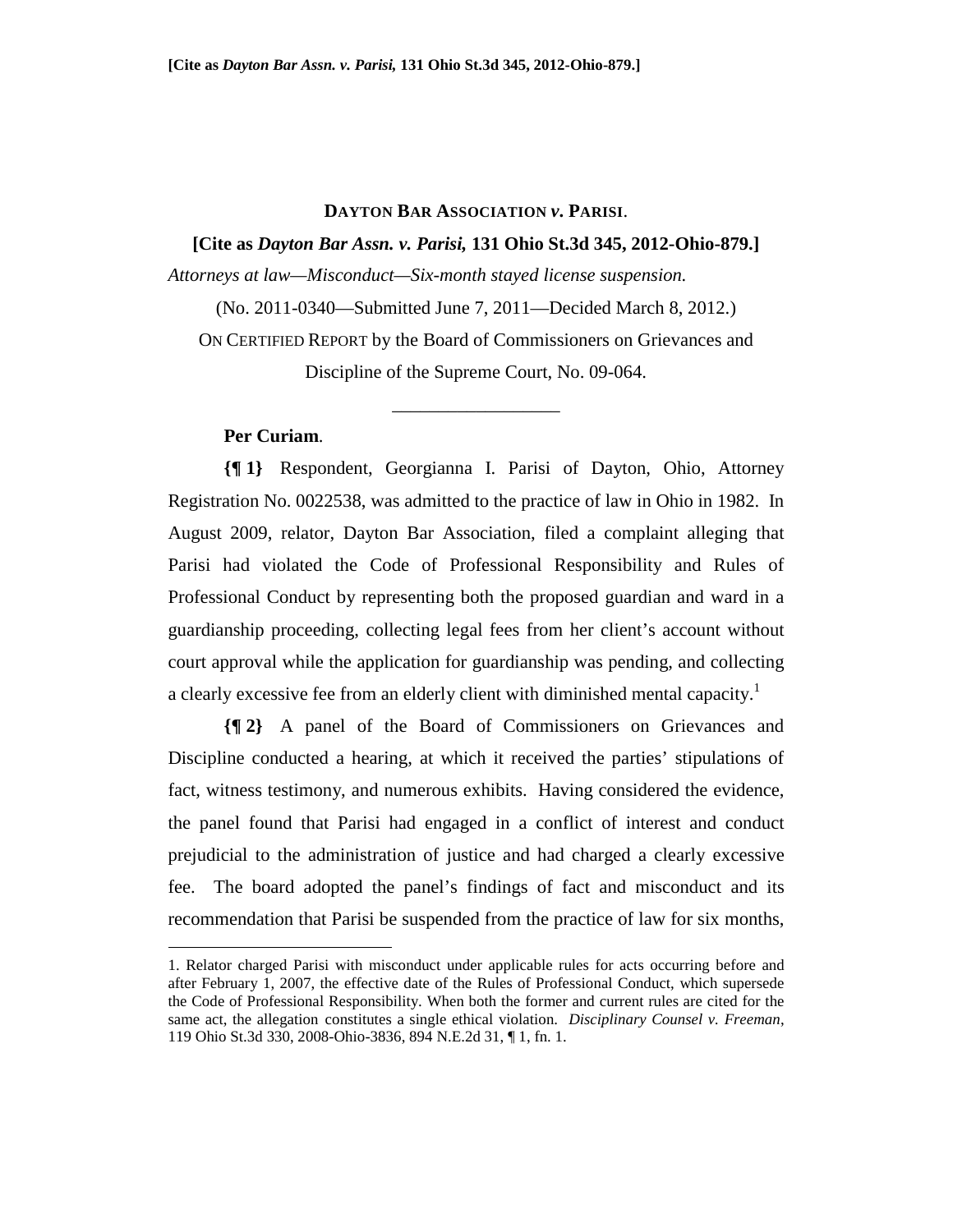with the entire suspension stayed on the condition that she commit no further misconduct.

**{¶ 3}** Both parties have objected to the board's report. Parisi challenges the sufficiency of the evidence, raises constitutional challenges to several of the ethical rules that she has been found to have violated, and seeks dismissal of relator's complaint. Relator argues that the clearly excessive fee charged by Parisi is tantamount to misappropriation and therefore warrants a period of actual suspension.

**{¶ 4}** For the reasons that follow, we overrule the objections of both parties and adopt the board's findings of fact and misconduct, as well as its recommended sanction.

#### **Misconduct**

### *The Demming Guardianship*

**{¶ 5}** The board found that Parisi began to provide legal services for Sylvia Demming, a 93-year-old woman who claimed that she was being held against her will in a nursing home. Concerned about Demming's financial welfare and having observed her confusion and disorientation, on November 8, 2007, Parisi applied for guardianship in the Warren County Probate Court. In her guardianship application, Parisi alleged that Demming was incompetent as a result of Alzheimer's-related memory loss, and Parisi submitted an evaluation from a licensed physician diagnosing Demming with dementia. Seven weeks later, Parisi had Demming sign a durable power of attorney designating Parisi as her attorney-in-fact. The next month, Parisi withdrew her own application and filed a separate application for guardianship on behalf of Demming's niece.

**{¶ 6}** Believing that the court no longer had jurisdiction after Demming informed the court that she had left the county and intended to move out of state, Parisi sent her bill to Demming's niece for review. The guardianship proceeding was not dismissed as Parisi had anticipated; but acting as Demming's attorney-in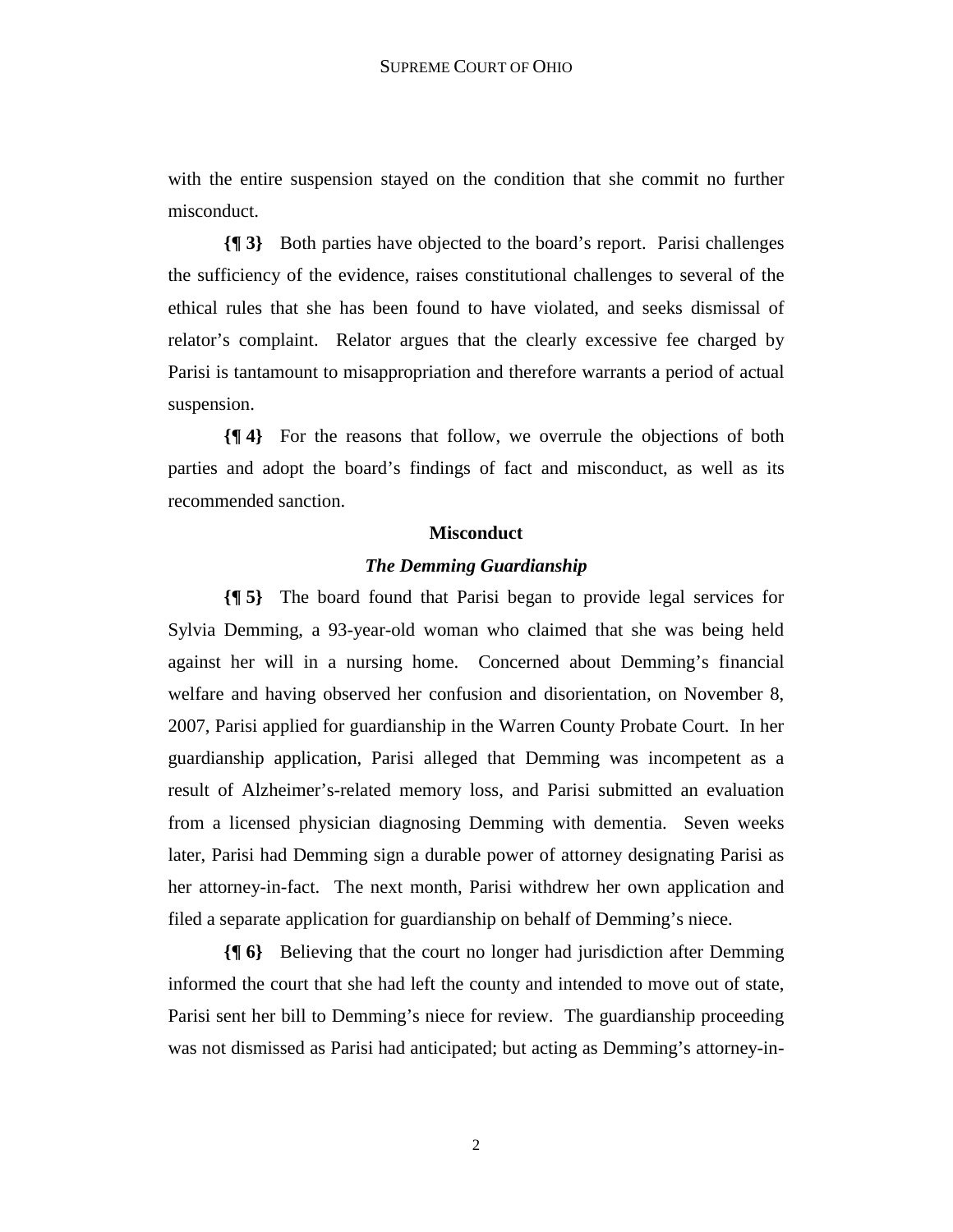fact, Parisi paid her own fees of more than \$18,000 without first obtaining the court's approval. The probate court later removed Parisi as counsel for both women, and Parisi returned the money to Demming's account.

**{¶ 7}** The board found that by representing both Demming and her niece in the guardianship proceeding, Parisi violated Prof.Cond.R. 1.7(a)(2) (providing that a lawyer's continued representation of a client creates a conflict of interest if there is a substantial risk that the lawyer's ability to represent the client will be materially limited by the lawyer's responsibilities to another client, a former client, or a third person or by the lawyer's own personal interests). The panel also found that by obtaining a power of attorney over her client's affairs while her guardianship application was pending and using it to pay \$18,820 of her own legal fees, Parisi violated Prof.Cond.R. 8.4(d) (prohibiting a lawyer from engaging in conduct that is prejudicial to the administration of justice). Citing the duplication of other claimed violations and the insufficiency of the evidence, the board recommended the dismissal of alleged violations of Prof.Cond.R. 8.4(a) (prohibiting a lawyer from violating or attempting to violate the Ohio Rules of Professional Conduct) and (b) (prohibiting a lawyer from committing an illegal act that reflects adversely on the lawyer's honesty or trustworthiness).

**{¶ 8}** Parisi challenges the board's findings of fact and misconduct with respect to her representation of Demming. First, she argues that this court has held as a matter of law that simultaneous representation of a proposed ward and an applicant for guardianship does not present a conflict of interest that requires disqualification. In support of this argument, Parisi cites *In re Guardianship of Love* (1969), 19 Ohio St.2d 111, 48 O.O.2d 107, 249 N.E.2d 794; *In re Clendenning* (1945), 145 Ohio St. 82, 30 O.O. 301, 60 N.E.2d 676; and *In re Guardianship of Santrucek*, 120 Ohio St.3d 67, 2008-Ohio-4915, 896 N.E.2d 683.

**{¶ 9}** None of the cases, however, stands for the proposition that an applicant for guardianship has no interest in the determination of the proposed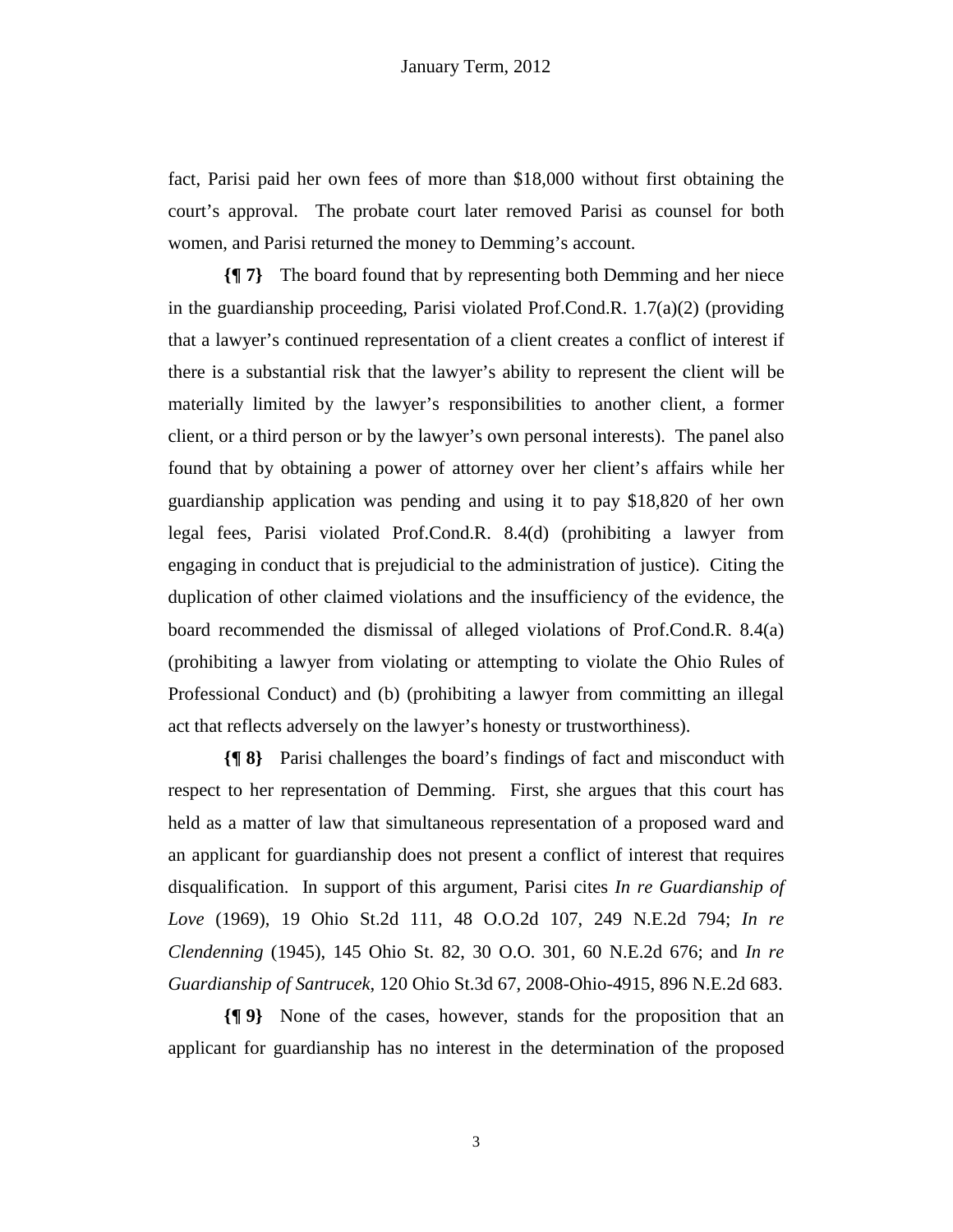ward's competence or incompetence or that an applicant cannot have an interest that is adverse to that of the proposed ward. Indeed, the far-reaching and lifealtering consequences of an incompetency determination—involving a judicial determination that a mental or physical illness or disability has left a person so mentally impaired that the person is incapable of taking proper care of the person's self or property—create an inherent conflict between the proposed ward and the applicant for guardianship, even if guardianship is ultimately in the proposed ward's best interest. Nevertheless, Parisi contends that Prof.Cond.R. 1.14(b) and 1.7(b) and the comments thereto permit attorneys to simultaneously represent both the proposed ward and the applicant for guardianship and that any contrary interpretation of those rules cannot constitutionally be applied to her because she had no notice that her conduct was unethical.

**{¶ 10}** Prof.Cond.R. 1.14(b) provides: "When the lawyer reasonably believes that the client has diminished capacity, is at risk of substantial physical, financial, or other harm unless action is taken, and cannot adequately act in the client's own interest, the lawyer may take reasonably necessary protective action, including consulting with individuals or entities that have the ability to take action to protect the client and, in appropriate cases, seeking the appointment of a guardian ad litem, conservator, or guardian."

**{¶ 11}** Prof.Cond.R. 1.14(a) directs that "the lawyer shall, as far as reasonably possible, maintain a normal client-lawyer relationship with the client," and comment  $9<sup>2</sup>$  to the rule emphasizes, "A lawyer who undertakes to represent a

<sup>2.</sup> Comment 9 to Prof.Cond.R. 1.14 provides, "In an emergency where the health, safety, or a financial interest of a person with seriously diminished capacity is threatened with imminent and irreparable harm, a lawyer may take legal action on behalf of such a person even though the person is unable to establish a client-lawyer relationship or to make or express considered judgments about the matter, when the person or another acting in good faith on that person's behalf has consulted with the lawyer. Even in such an emergency, however, the lawyer should not act unless the lawyer reasonably believes that the person has no other lawyer, agent, or other representative available. The lawyer should take legal action on behalf of the person only to the extent reasonably necessary to maintain the status quo or otherwise avoid imminent and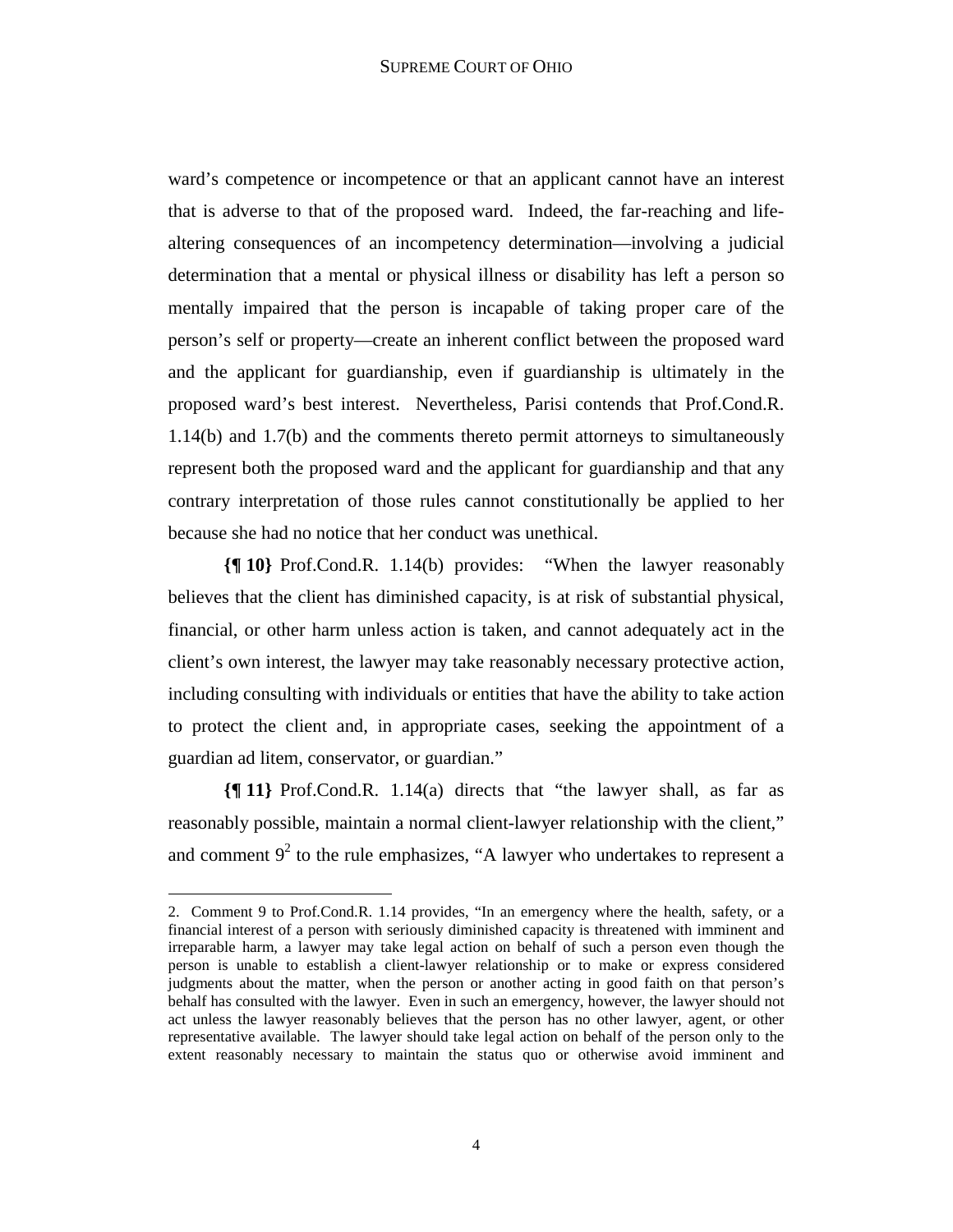person in such an exigent situation has the same duties under these rules as the lawyer would with respect to a client." Thus, the emergency provisions of Prof.Cond.R. 1.14 do not entirely abrogate a lawyer's duties to the client under the Rules of Professional Conduct. Therefore, when taking actions authorized by Prof.Cond.R. 1.14, the lawyer must still determine whether the representation of one client will be directly adverse to the other and whether there is a substantial risk that the lawyer's ability to consider, recommend, or carry out an appropriate course of action for one client will be materially limited by the lawyer's responsibilities to another client. Prof.Cond.R.  $1.7(a)$ .<sup>3</sup>

**{¶ 12}** The American Bar Association ("ABA") Standing Committee on Ethics and Professional Responsibility has addressed this situation. ABA Committee on Ethics & Professionalism, Formal Ops. No. 96-404 (1996) (discussing clients under disability). The ABA recognizes that Model Rule of Professional Conduct 1.14 (1983, as amended), which is identical to our Prof.Cond.R. 1.14 in all material respects, permits a lawyer to file a petition for

#### 3. Prof.Cond.R. 1.7 provides:

1

 "(a) A lawyer's acceptance or continuation of representation of a client creates a conflict of interest if either of the following applies:

"(1) the representation of that client will be directly adverse to another current client;

 "(2) there is a substantial risk that the lawyer's ability to consider, recommend, or carry out an appropriate course of action for that client will be materially limited by the lawyer's responsibilities to another client, a former client, or a third person or by the lawyer's own personal interests.

irreparable harm. A lawyer who undertakes to represent a person in such an exigent situation has the same duties under these rules as the lawyer would with respect to a client."

 <sup>&</sup>quot;(b) "A lawyer shall not accept or continue the representation of a client if a conflict of interest would be created pursuant to division (a) of this rule, unless all of the following apply:

 <sup>&</sup>quot;(1) the lawyer will be able to provide competent and diligent representation to each affected client;

 <sup>&</sup>quot;(2) each affected client gives informed consent, confirmed in writing;

 <sup>&</sup>quot;(3) the representation is not precluded by division (c) of this rule [protecting certain representations regardless of client consent]."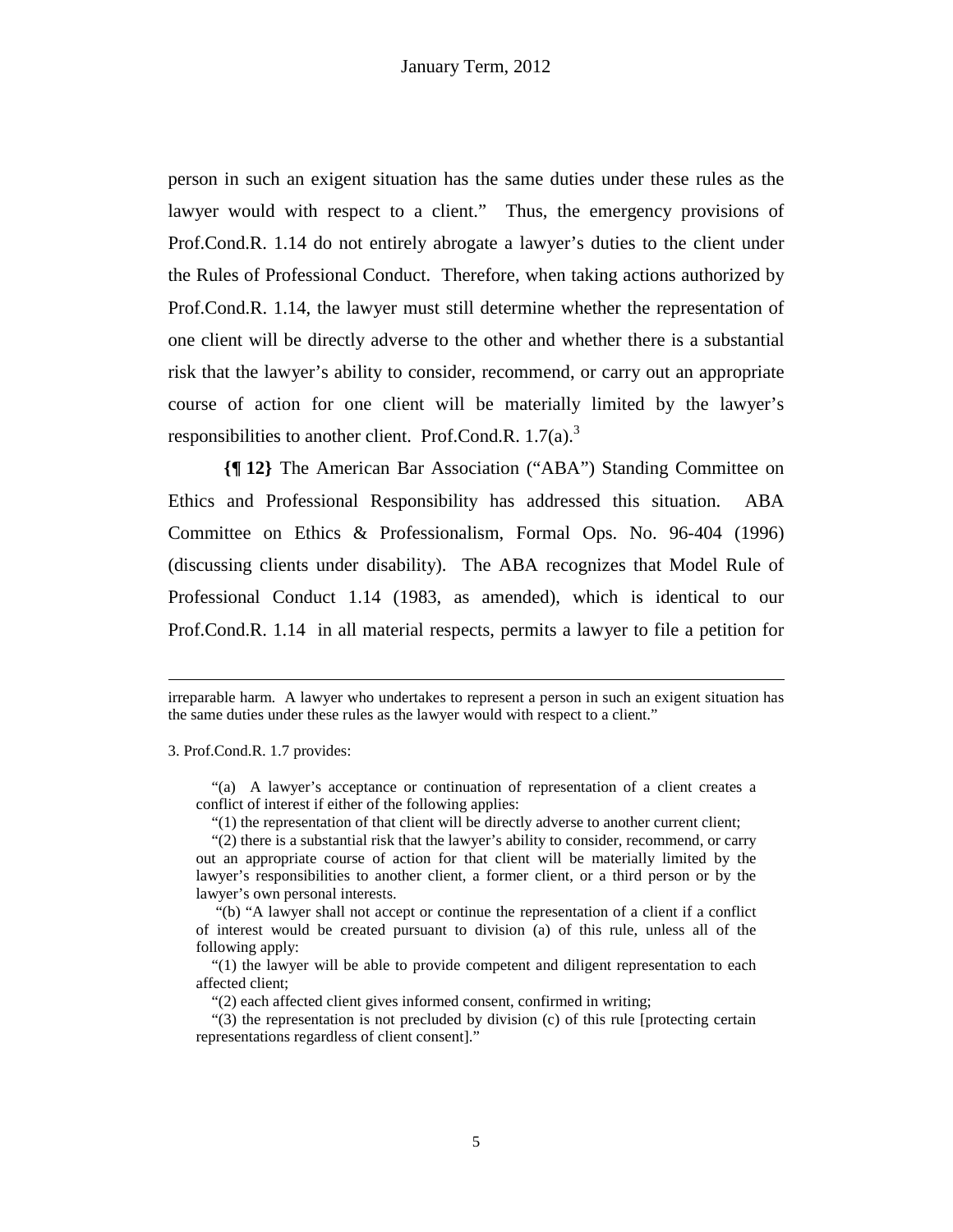guardianship of a client when no less-restrictive alternatives are available, but concludes that "a lawyer with a disabled client should not attempt to represent a third party petitioning for a guardianship over the lawyer's client." The ABA observes: "Rule 1.14(b) creates a narrow exception to the normal responsibilities of a lawyer to his client, in permitting the lawyer to take action that by its very nature must be regarded as 'adverse' to the client. However, Rule 1.14 does not otherwise derogate from the lawyer's responsibilities to his client, and certainly does not abrogate the lawyer-client relationship. In particular, it does not authorize a lawyer to represent a third party in seeking to have a court appoint a guardian for his client. Such a representation would necessarily have to be regarded as 'adverse' to the client and prohibited by Rule 1.7(a), even if the lawyer sincerely and reasonably believes that such representation would be in the client's best interests, unless and until the court makes the necessary determination of incompetence. Even if the court's eventual determination of incompetence would moot the argument that the representation was prohibited by Rule  $1.7(a)$ , the lawyer cannot proceed on the assumption that the court will make such a determination. In short, if the lawyer decides to file a guardianship petition, it must be on his own authority under Rule. 1.14 and not on behalf of a third party, however well-intentioned." Id.

**{¶ 13}** We concur in this analysis and conclude that the guardianship proceeding that Parisi initiated on behalf of Demming's niece, no matter how well-intentioned, was necessarily adverse to Demming. Therefore, Parisi's actions in representing both women in the guardianship proceeding violated Prof.Cond.R. 1.7, regardless of Demming's assent or objection to the process. And in light of Demming's diminished capacity, as evidenced by Parisi's own petition for guardianship, we cannot countenance Parisi's arguments that Demming was either competent to execute the durable power of attorney or capable of giving informed consent to the dual representation. See *Disciplinary*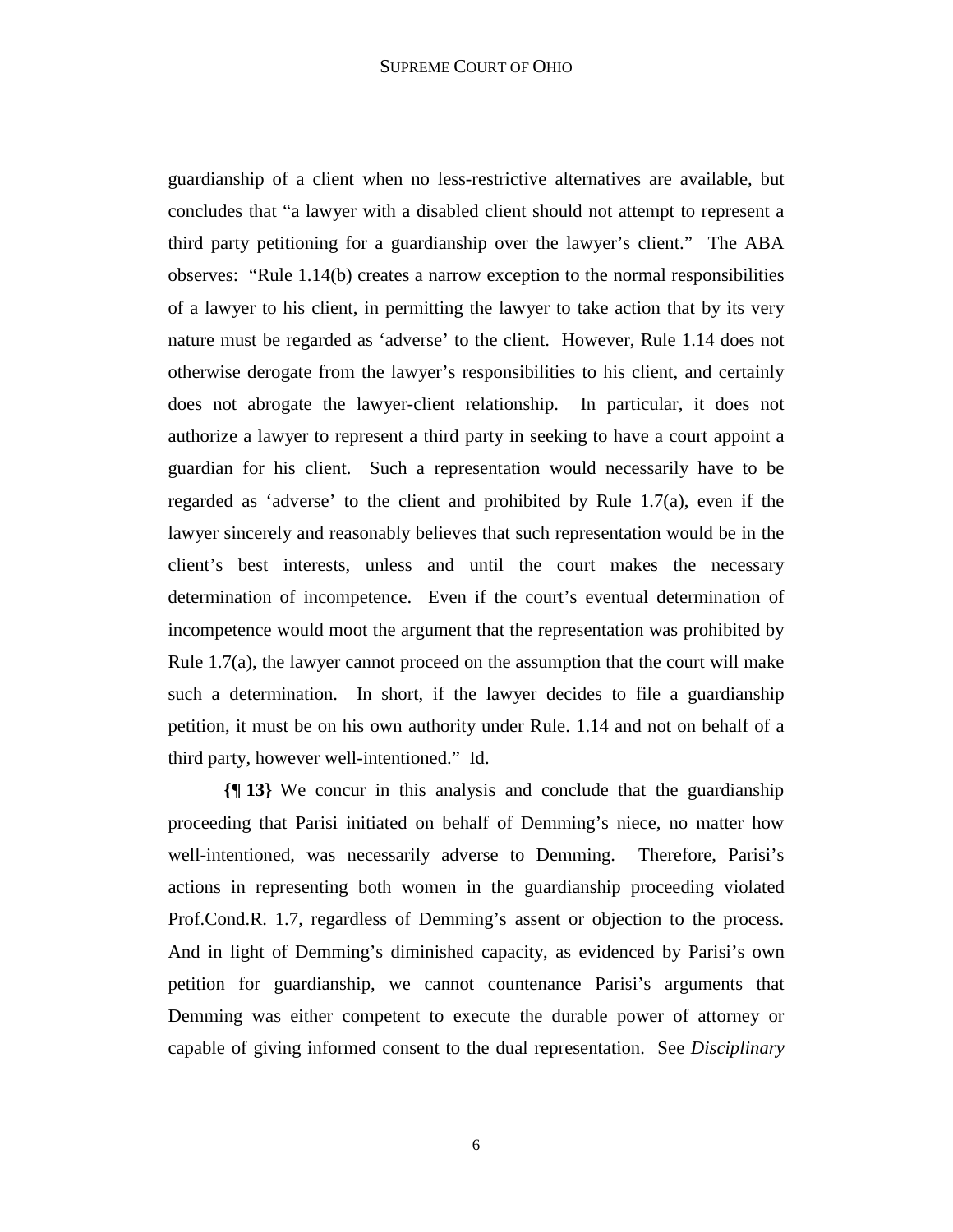*Counsel v. Heiland*, 116 Ohio St.3d 521, 2008-Ohio-91, 880 N.E.2d 467, ¶ 4-6 (finding that an attorney had engaged in conduct adversely reflecting upon his fitness to practice law by witnessing his mother-in-law execute a power of attorney just 29 days after filing a complaint in which he had alleged that she was incompetent).

**{¶ 14}** Parisi's constitutional objections to the application of Prof.Cond.R. 1.7 and 1.14 to her conduct are also without merit. " 'It is a basic principle of due process that an enactment is void for vagueness if its prohibitions are not clearly defined. Vague laws offend several important values. First, because we assume man is free to steer between lawful and unlawful conduct, we insist that laws give the person of ordinary intelligence a reasonable opportunity to know what is prohibited, so that he may act accordingly.' " *In re Complaint Against Harper*  (1996), 77 Ohio St.3d 211, 221, 673 N.E.2d 1253, quoting *Grayned v. Rockford* (1972), 408 U.S. 104, 108, 92 S.Ct. 2294, 33 L.Ed.2d 222. In this case, Prof.Cond.R. 1.14 expressly permits the attorney *to consult* with persons who may take action to protect the client, *to seek* the appointment of a guardian in some circumstances, and *to reveal* client confidences otherwise protected by Prof.Cond.R. 1.6 to the extent reasonably necessary to protect the client's interests. It does not, however, authorize the attorney *to represent* third parties in guardianship proceedings against a client or otherwise permit any departure from Prof.Cond.R. 1.7, which generally prohibits attorneys from representing multiple clients who have conflicting interests. Because Prof.Cond.R. 1.14 clearly delineates the conduct permitted when an attorney represents a client with diminished capacity and does not purport to alter the prohibition against engaging in conflicts of interest set forth in Prof.Cond.R. 1.7, we reject Parisi's argument that those rules are void for vagueness and cannot constitutionally be applied to her.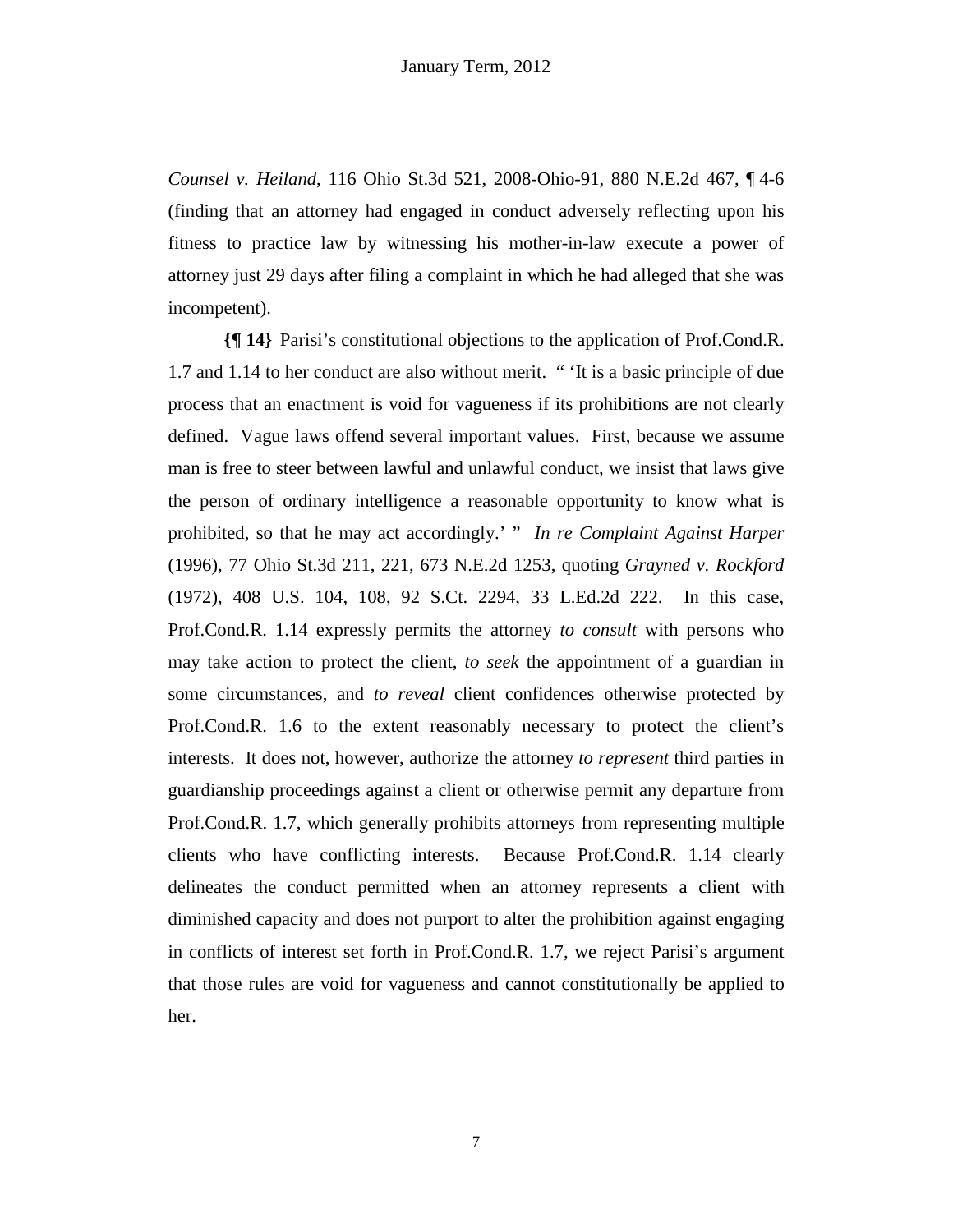## SUPREME COURT OF OHIO

**{¶ 15}** We also reject Parisi's claims that she was entitled to an evidentiary hearing prior to her disqualification in the probate matter. We have held that a court must hold an evidentiary hearing and issue findings of fact in ruling on a motion for disqualification of an individual or of an entire firm when an attorney has left a law firm that represents one party to an action and has joined a firm that represents an opposing party. *Kala v. Aluminum Smelting & Refining Co., Inc.* (1998), 81 Ohio St.3d 1, 688 N.E.2d 258, syllabus. But we have never held that a court must hold an evidentiary hearing before ruling on every motion for disqualification. Nor are we willing to impose such a requirement when an attorney has admitted that she represents two clients, it is apparent that those clients have inherently conflicting interests, and the entire basis of the legal action is to determine that one of those clients is incompetent to handle his or her personal affairs—incompetence that would presumably render the client unable to give informed consent to the conflict.

**{¶ 16}** Parisi's claim that her use of Demming's power of attorney to pay her legal fees during the pendency of the guardianship proceeding was not prejudicial to the administration of justice is likewise without merit. Regardless of Parisi's claims that the probate court no longer had jurisdiction over the guardianship proceeding due to Demming's purported departure from the county and her expressed intent to move to Florida, the action remained pending at the time she paid her own fees. And as the board found, the very power of attorney that Parisi used to make the unauthorized payment was obtained at a time when she had reason to believe that Demming was incompetent. Therefore, we have no difficulty concluding that Parisi's conduct violated Prof.Cond.R. 8.4(d).

**{¶ 17}** Having rejected Parisi's factual and constitutional objections, we adopt the board's findings of fact and misconduct with respect to count one of relator's complaint.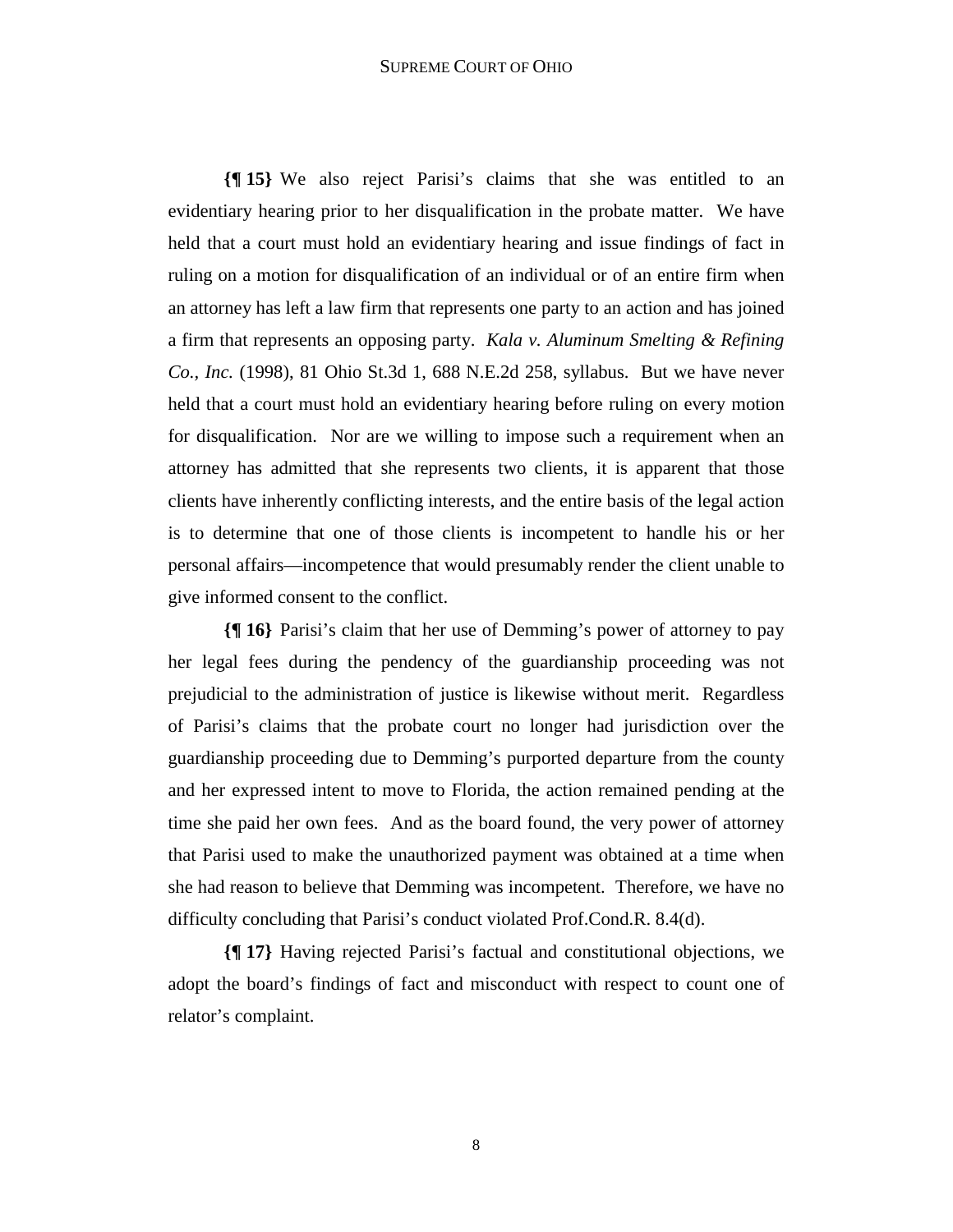# *The Royal John Greene Matter*

**{¶ 18}** In August 2004, Royal John Greene, a widower in his mid-70s whose extended family was either unwilling or unable to assist in his care, appointed Parisi his attorney-in-fact. At that time, it was apparently understood that Parisi would be paid at her usual attorney hourly rate for legal and nonlegal services, but this agreement was not reduced to writing. While Greene was competent at the time that he retained Parisi, his physical and mental health declined significantly during the course of her representation. As early as November 2005, Parisi's records indicate that Greene was "sometimes forgetful." Billing records express concern about his increased memory loss in January 2006, profound cerebral atrophy and small strokes in August, and confusion in December.

**{¶ 19}** Parisi provided some traditional legal services for Greene, including the preparation of estate-planning documents and the administration of his wife's estate. She also advised him about several annuities that he had purchased. The bulk of her time, however, was devoted to the nonlegal tasks of managing Greene's life—overseeing his living arrangements, supervising his medical care, transporting him to doctors' appointments and dialysis treatments, reconciling his bank and brokerage statements, and delivering spending money and an occasional meal to him. The board found that Parisi had done a good job taking care of Greene and indicated that without her assistance, he probably would not have been able to achieve his goal of avoiding a nursing home.

**{¶ 20}** The board found that most of the work that Parisi and her staff performed did not require legal skill and that in many instances, the client's demands for services resulted in costs that were not proportionate to the monetary importance of the matters involved.

**{¶ 21}** Having reviewed Parisi's voluminous and detailed records regarding the services provided to Greene, the board found that her conduct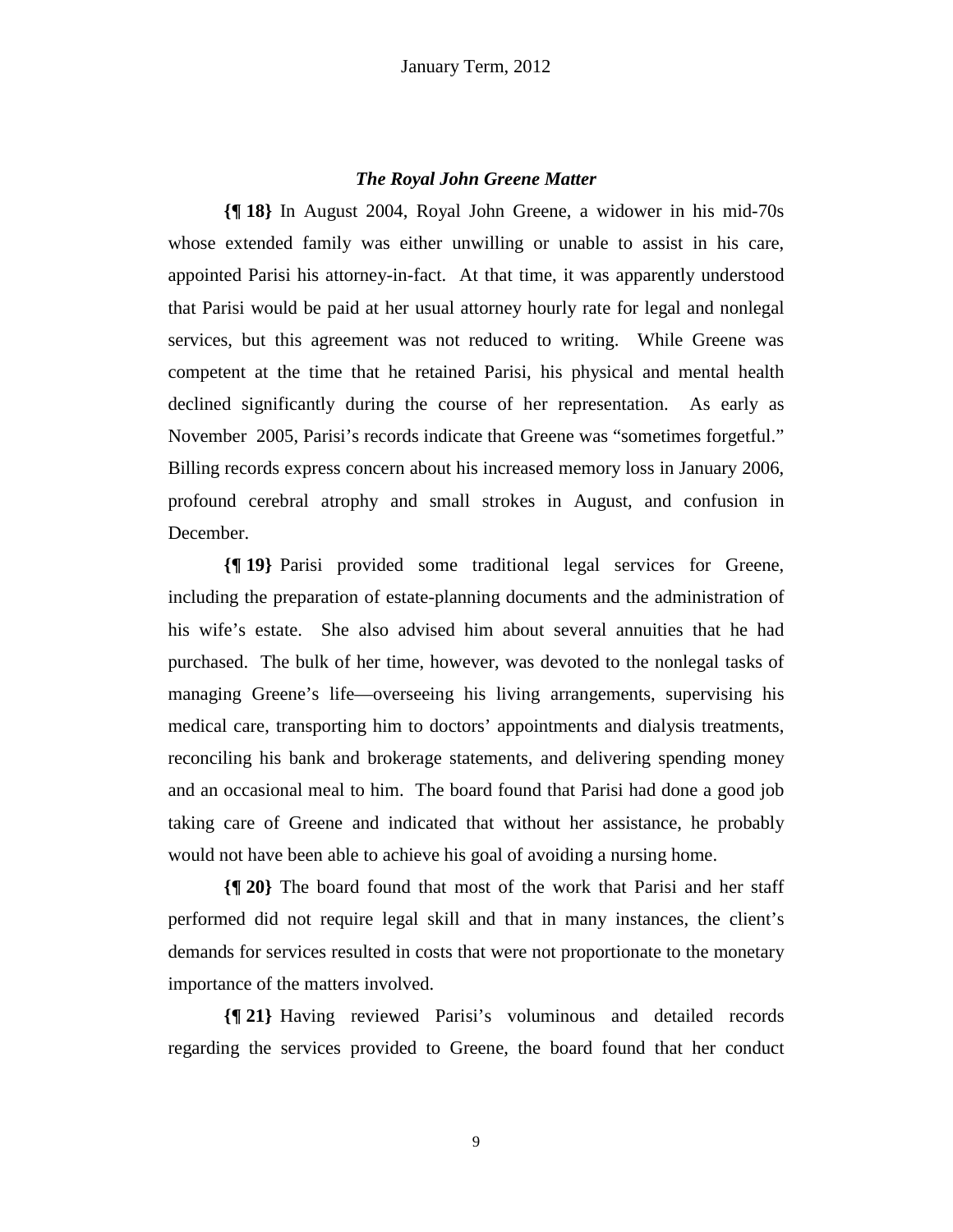violated Prof.Cond.R. 1.5(a) and DR 2-106(A) (both prohibiting a lawyer from making an agreement for, charging, or collecting an illegal or clearly excessive fee). But citing the insufficiency of the evidence, the board recommends that we dismiss alleged violations of Prof.Cond.R. 8.4(a) and DR 1-102(A)(1) (prohibiting a lawyer from violating or attempting to violate the Ohio Rules of Professional Conduct or a Disciplinary Rule), Prof.Cond.R. 8.4(c) and DR 1- 102(A)(4) (each prohibiting a lawyer from engaging in conduct involving dishonesty, fraud, deceit, or misrepresentation), and Prof.Cond.R. 8.4(d) and DR 1-102(A)(5) (prohibiting a lawyer from engaging in conduct that is prejudicial to the administration of justice).

**{¶ 22}** Parisi objects to the board's finding that she charged a clearly excessive fee, arguing that among other things, (1) such a finding impairs her constitutional rights to contract, (2) Prof.Cond.R.  $1.5(a)$  and DR 2-106(A) are void for vagueness and therefore cannot be constitutionally applied to her, (3) because relator did not offer any expert testimony regarding the reasonableness of her fees, there is insufficient evidence to support a finding that her fee was clearly excessive, and (4) Prof.Cond.R. 1.2 ("Scope of Representation and Allocation of Authority Between Client and Lawyer"), 1.4 ("Communication"), and 5.7 ("Responsibilities Regarding Law-Related Services") required her to abide by Greene's decisions concerning the objectives of her representation and the means of pursuing those objectives.

**{¶ 23}** This court possesses the inherent, original, and exclusive jurisdiction to regulate all matters relating to the practice of law. Section  $2(B)(1)(g)$ , Article IV of the Ohio Constitution. Nonetheless, rules adopted by this court must comply with the state and federal constitutions. *Shimko v. Lobe*, 103 Ohio St.3d 59, 2004-Ohio-4202, 813 N.E.2d 669, ¶ 27, quoting *Christensen v. Bd. of Commrs. on Grievances & Discipline* (1991), 61 Ohio St.3d 534, 537, 575 N.E.2d 790. While the Fourteenth Amendment to the United States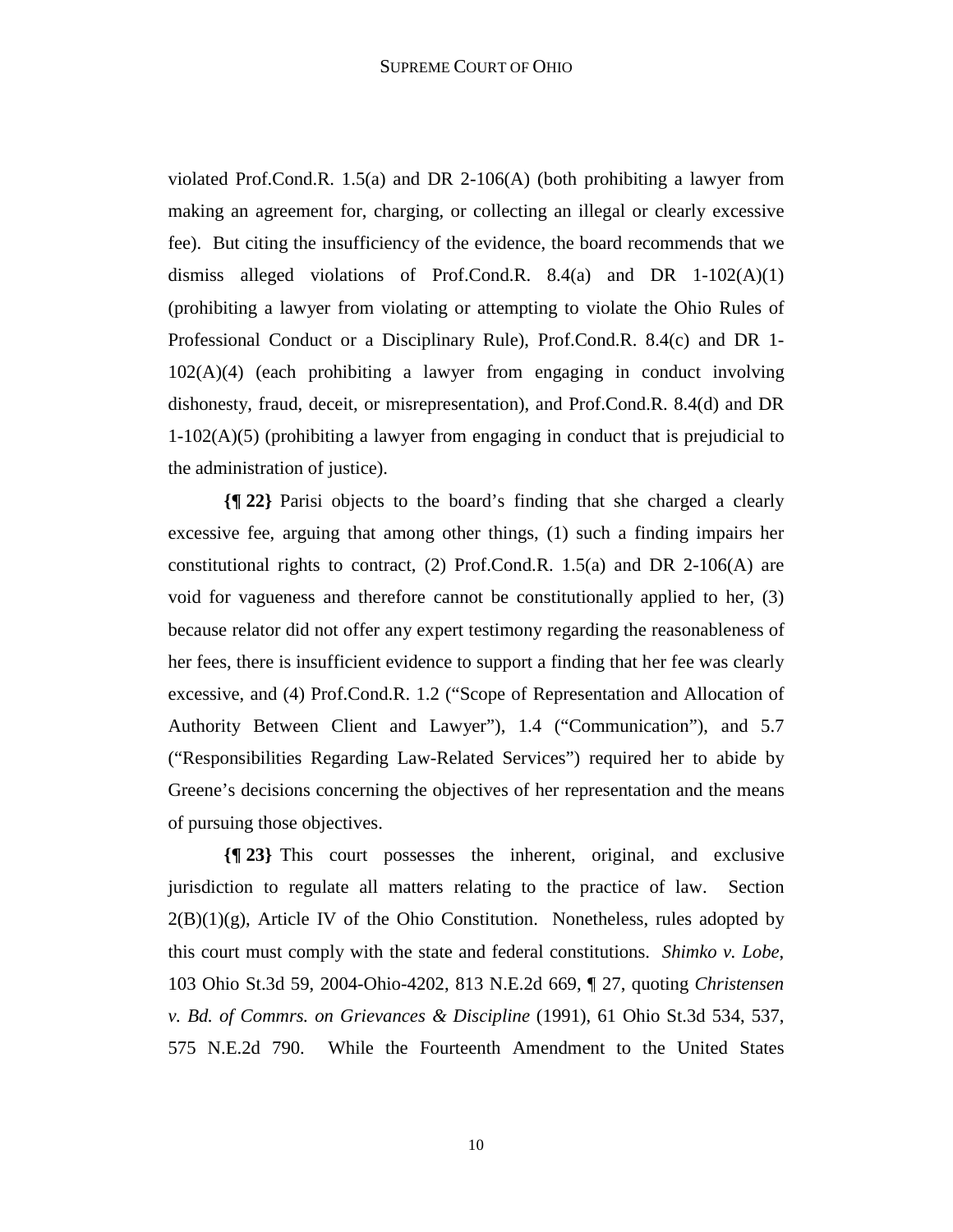Constitution and Section 1, Article I of the Ohio Constitution protect the freedom of contract, we have long recognized that that freedom is not absolute, but is subservient to the public welfare. See, e.g., *Pittsburgh, Cincinnati, Chicago & St. Louis Ry. Co. v. Kinney* (1916), 95 Ohio St. 64, 115 N.E. 505, paragraph one of the syllabus. And "compensation for advocacy has never been treated as an ordinary debt or contractual right, but has since antiquity been regulated by the prevailing governmental authority possessing the power to control the practice of law." *Shimko* at ¶ 47.

**{¶ 24}** Prof.Cond.R. 1.5 and DR 2-106(A) prohibit a lawyer from charging or collecting an illegal or clearly excessive fee and set forth a number of factors to aid attorneys in determining whether their fees are reasonable. Those factors include the time, labor, and skill involved in the representation; the likelihood that the acceptance of the employment will preclude other employment by the lawyer; the fee customarily charged in the locality for similar services; the amount involved and the results obtained; the nature and length of the professional relationship; the experience, reputation, and ability of the lawyer; and whether the fee is fixed or contingent. Prof.Cond.R.  $1.5(a)(1)$  through  $(8)$ . The prohibition against clearly excessive fees is a reasonable restriction of the freedom of contract that permits attorneys to charge a fee for their services, while also preserving the integrity of the legal profession. See *Shimko*, 103 Ohio St.3d 59, 2004-Ohio-4202, 813 N.E.2d 669, ¶ 55 ("virtually all aspects of the practice of law in general, and remuneration in particular, have always been considered to lie within the regulatory jurisdiction of the granting or admitting authority and to be distinct from other types of contractual arrangements").

**{¶ 25}** We have previously denounced as a clearly excessive fee charging legal fees for nonlegal services. *Disciplinary Counsel v. Hunter*, 106 Ohio St.3d 418, 2005-Ohio-5411, 835 N.E.2d 707, ¶ 17, 25 (attorney rates for administrative tasks, including picking up mail, depositing checks, paying bills, and arranging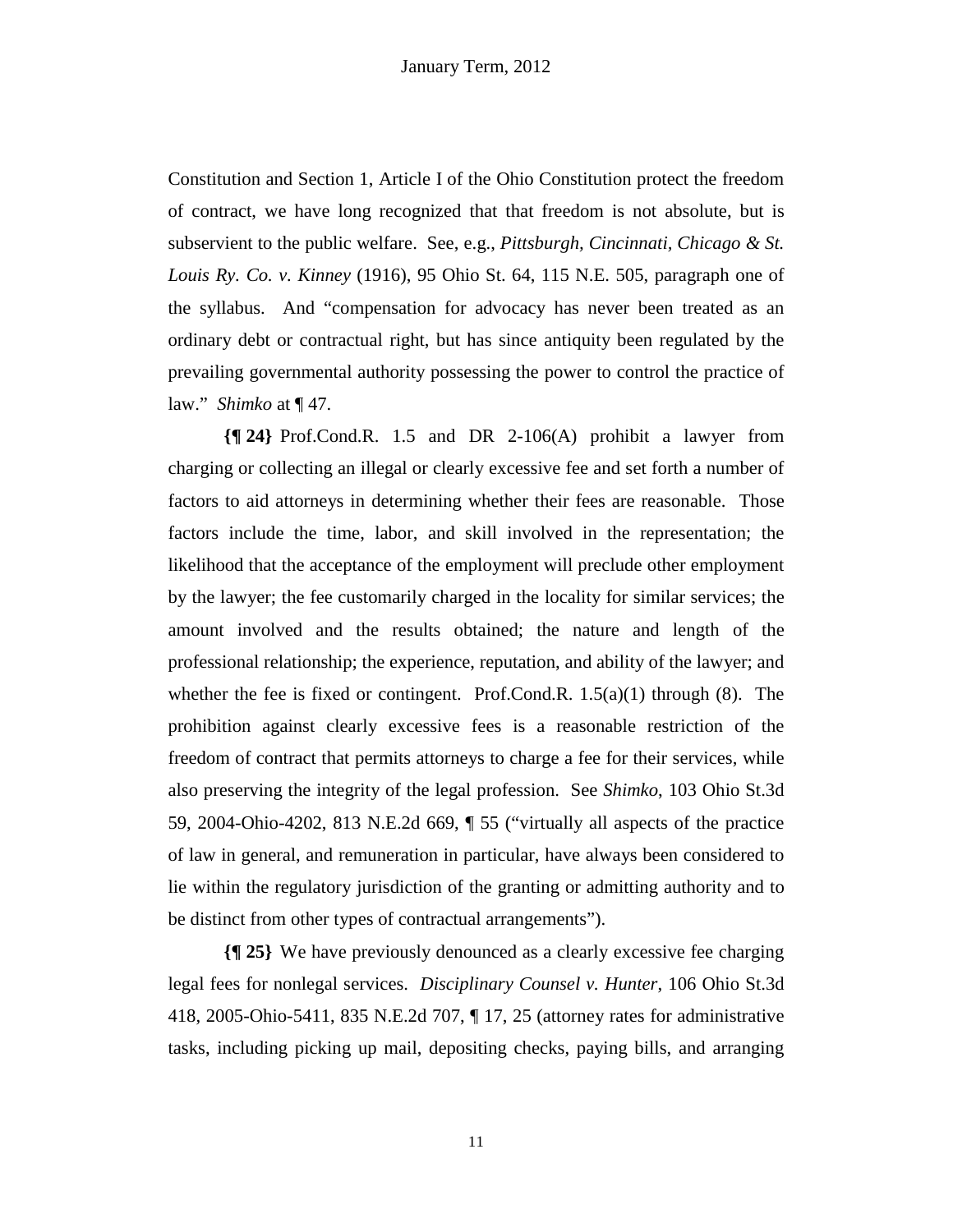## SUPREME COURT OF OHIO

for lawn care, house cleaning, and the delivery of necessities result in a clearly excessive fee); *Cincinnati Bar Assn. v. Alsfelder*, 103 Ohio St.3d 375, 2004-Ohio-5216, 816 N.E.2d 218, ¶ 22-23 (attorney rates for social interaction with a client constituted a clearly excessive fee). The factors set forth in Prof.Cond.R. 1.5(a) and the decisions of this court give attorneys a reasonable opportunity to know what is prohibited and to conduct themselves accordingly. Thus, Parisi's freedom-of-contract and void-for-vagueness arguments are without merit.

**{¶ 26}** Parisi charged over \$220,000 for services provided by herself and her staff and for cost reimbursements during the nearly three years that she represented Greene. Her billings, however, were replete with charges at her attorney rate for nonlegal services like arranging and attending Greene's doctors' appointments, handling mundane tasks related to Greene's cable-television and magazine subscriptions, researching local feline clubs, and arranging for the replacement of Greene's watch battery. She billed approximately \$13,000 in fees and expenses for overseeing the partial restoration of Greene's beloved Jaguar.

**{¶ 27}** The board found that Parisi's hourly rates for legal work were reasonable and that Greene believed that the services Parisi performed were important, had demanded (for the most part and sometimes irrationally) that she perform them, and had rejected some services when Parisi sought to have others provide them. Although relator did not present any expert testimony about the charges for Parisi's nonlegal services, it is clear that the bulk of those services required little, if any, legal skill and that the cost of providing the services was disproportionate to the benefit that Greene received. There is no question that those charges specifically addressed by relator and the scores of nonlegal services billed at attorney rates in Parisi's 404-page billing record are clearly excessive.

**{¶ 28}** Parisi's claims that Prof.Cond.R. 1.2, 1.4, and 5.7 authorized her conduct must also fail. There is no dispute that these rules require attorneys to consult with and abide by decisions concerning the objectives of their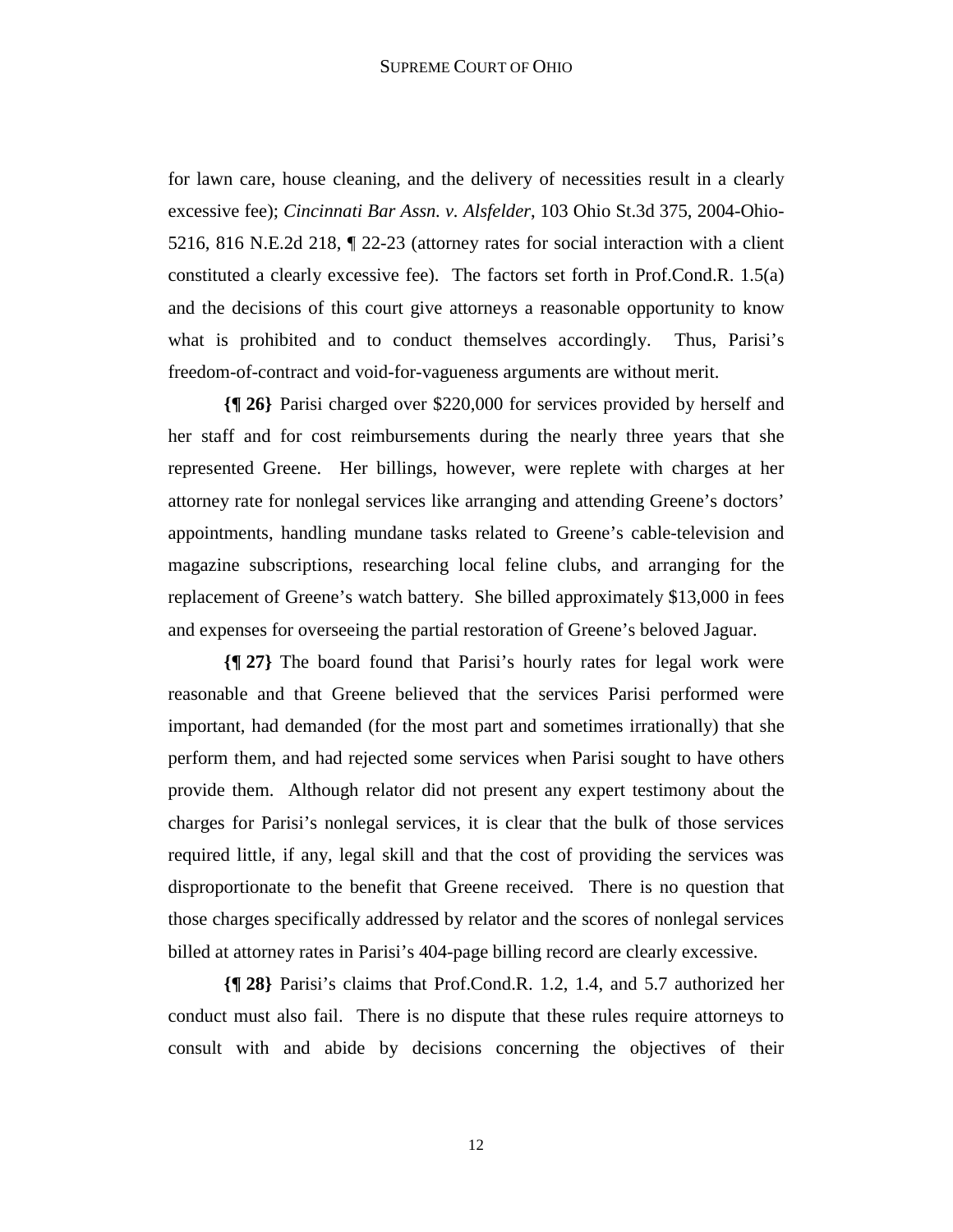representation and the means by which they are pursued, promptly inform the client of decisions or circumstances that require the client's informed consent, and permit attorneys to perform law-related services on their clients' behalf. But nothing in those rules permits attorneys to violate their ethical obligations in pursuing their clients' objectives or to charge attorney rates for nonlegal services at the behest of a client.

**{¶ 29}** Accordingly, we overrule each of Parisi's objections, adopt the board's findings of fact and misconduct with respect to the Greene representation, and dismiss the alleged violations of Prof.Cond.R. 8.4(a), (c), and (d) and DR 1-  $102(A)(1)$ , (4), and (5) as recommended by the board.

# **Sanction**

**{¶ 30}** When imposing sanctions for attorney misconduct, we consider relevant factors, including the ethical duties that the lawyer violated and the sanctions imposed in similar cases. *Stark Cty. Bar Assn. v. Buttacavoli*, 96 Ohio St.3d 424, 2002-Ohio-4743, 775 N.E.2d 818, ¶ 16. In making a final determination, we also weigh evidence of the aggravating and mitigating factors listed in Section 10(B) of the Rules and Regulations Governing Procedure on Complaints and Hearings Before the Board of Commissioners on Grievances and Discipline ("BCGD Proc.Reg."). *Disciplinary Counsel v. Broeren,* 115 Ohio St.3d 473, 2007-Ohio-5251, 875 N.E.2d 935, ¶ 21.

**{¶ 31}** The board found three aggravating factors, including Parisi's selfish motive in taking her attorney fees from Demming's account, her commission of multiple offenses, and the vulnerability of the clients harmed by her conduct. See BCGD Proc.Reg.  $10(B)(1)(b)$ , (d), and (h).

**{¶ 32}** As mitigating factors, the board found that Parisi had no prior disciplinary record in almost 30 years of practice, that she returned the attorney fees she had collected from Demming's account before the probate court issued a formal order for her to do so, that she cooperated in the disciplinary proceedings,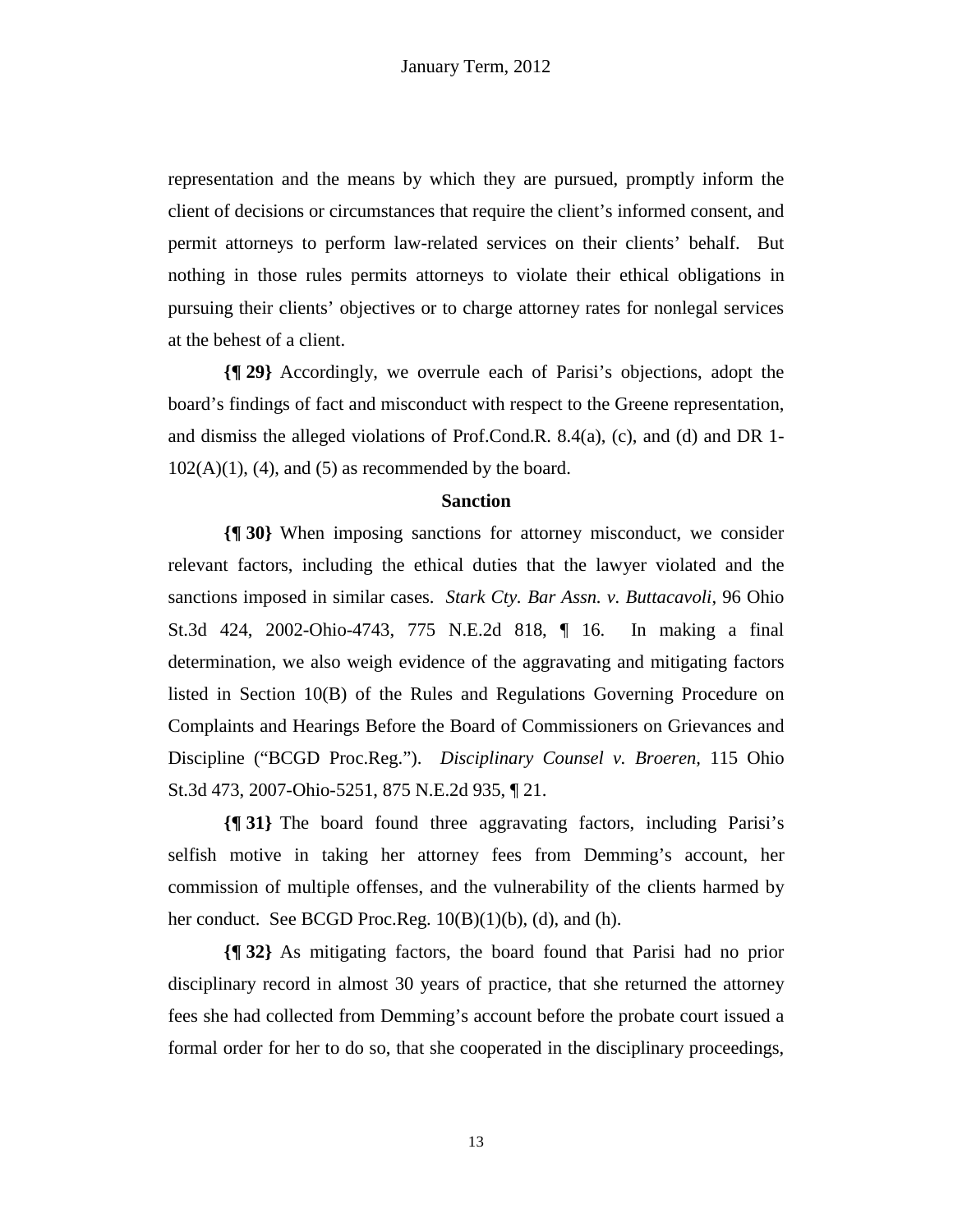and that she demonstrated her good reputation and character apart from the charged misconduct. See BCGD Proc.Reg.  $10(B)(2)(a)$ , (c), (d), and (e). Although Parisi denied having committed any ethical violations, the board also found that she fully acknowledged that she should not have taken her fee from Demming during the pendency of the guardianship proceeding and that it would have been a better practice to show Greene her monthly bills, to have him sign and date them, and to have him personally sign the checks for his legal fees. She also acknowledged that she should have arranged for someone else to review her monthly bills before Greene paid them.

**{¶ 33}** The board recommends that we impose a six-month suspension for Parisi's misconduct but, citing the panel's belief that she will not repeat her transgressions and the difficult choices Parisi faced in representing these clients as their mental and physical conditions deteriorated, recommends that we stay the entire suspension on the condition that she commit no further misconduct. In support of this recommendation, the board observes that in the absence of fraud or dishonesty, we have imposed comparable stayed suspensions for attorneys who have charged or collected a clearly excessive fee. See *Akron Bar Assn. v. Watkins*, 120 Ohio St.3d 307, 2008-Ohio-6144, 898 N.E.2d 946, ¶ 6, 15 (imposing a six-month stayed suspension on an attorney who charged his hourly attorney rate for nonlegal services while serving as the trustee of a revocable living trust); *Cincinnati Bar Assn. v. Alsfelder*, 103 Ohio St.3d 375, 2004-Ohio-5216, 816 N.E.2d 218, ¶ 25, 34 (imposing a one-year stayed suspension for an attorney who allowed a client to consult him as a friend while charging her for his time as a lawyer); *Disciplinary Counsel v. Dettinger*, 121 Ohio St.3d 400, 2009- Ohio-1429, 904 N.E.2d 890, ¶ 4, 10 (imposing a six-month stayed suspension for an attorney who borrowed money from a client without disclosing the inherent conflict of interest or advising the client, or upon the client's death, his executor, to seek independent counsel); *Disciplinary Counsel v. Jacobs*, 109 Ohio St.3d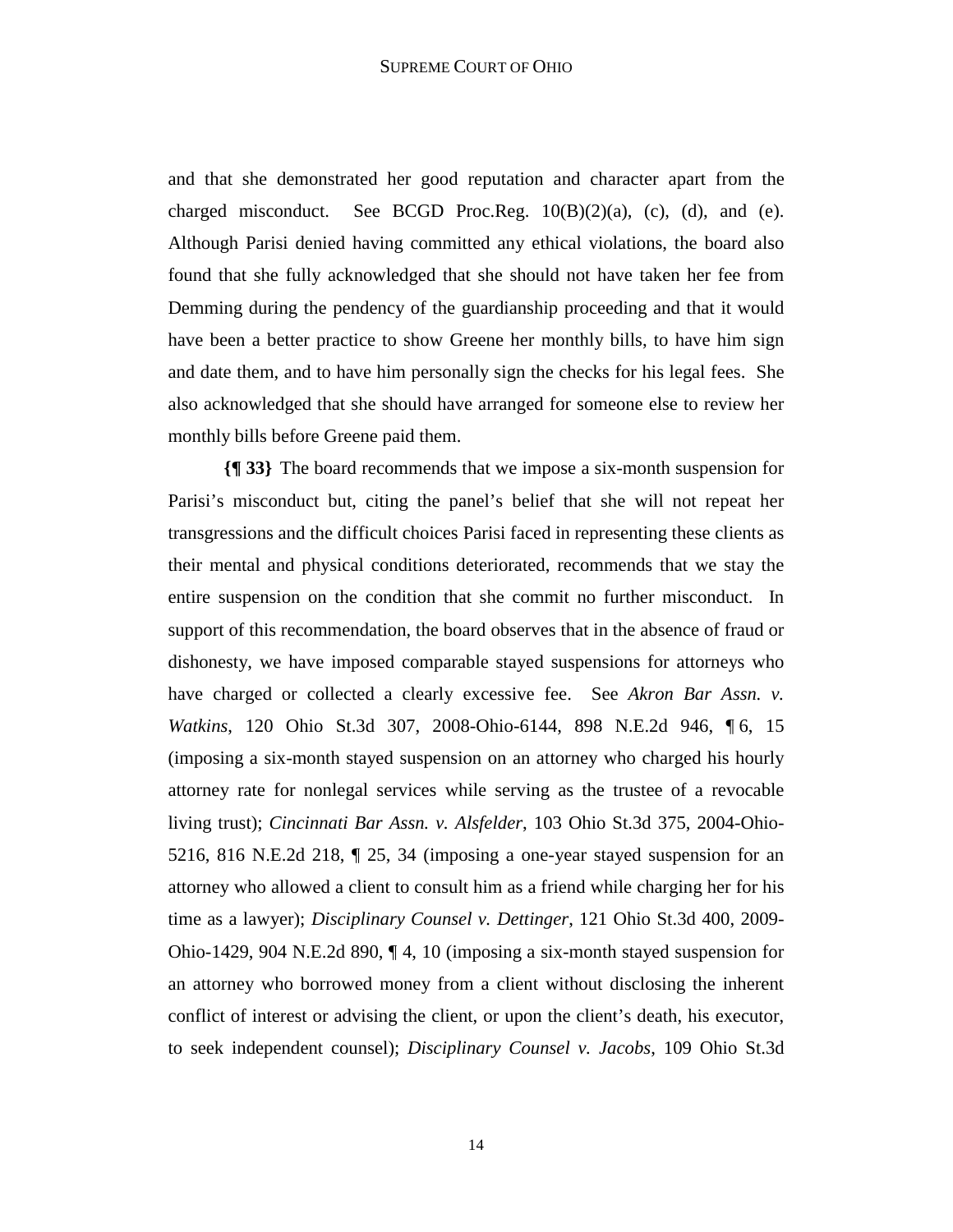252, 2006-Ohio-2292, 846 N.E.2d 1260, ¶ 3-5, 8 (publicly reprimanding an attorney for representing a husband and wife in their divorce and, while it was pending, representing each one on other matters without disclosing the conflict of interest).

**{¶ 34}** Both parties object to the recommended sanction. Parisi seeks dismissal of the complaint. Citing *Disciplinary Counsel v. Bandman*, 125 Ohio St.3d 503, 2010-Ohio-2115, 929 N.E.2d 442, *Toledo Bar Assn. v. Stahlbush*, 126 Ohio St.3d 366, 2010-Ohio-3823, 933 N.E.2d 1091, and *Disciplinary Counsel v. Johnson*, 113 Ohio St.3d 344, 2007-Ohio-2074, 865 N.E.2d 873, relator argues that Parisi's misconduct warrants an actual suspension from the practice of law with specific conditions imposed upon any stayed portion of that suspension.

**{¶ 35}** Unlike Parisi's conduct, however, the misconduct in each of relator's cited authorities involved fraud, misrepresentation, or deceit, and two of the cases involved findings that the attorney had misappropriated client funds. Bandman withdrew \$60,050 from an elderly client's trust account without the knowledge or consent of the client or her attorney-in-fact and altered a bank record and payment records to conceal his misdeeds. *Bandman*, 125 Ohio St.3d 503, 2010-Ohio-2115, 929 N.E.2d 442, ¶ 7, 10. Because Bandman had misappropriated client funds, we indefinitely suspended him from the practice of law and conditioned reinstatement on proof that he has made full restitution. Id. at ¶ 18-19. And in *Stahlbush*, we imposed a two-year suspension with the second year stayed on conditions upon finding that the attorney had deceptively inflated her billable hours for court-appointed work, billing more than 24 hours per day in three instances. *Stahlbush*, 126 Ohio St.3d 366, 2010-Ohio-3823, 933 N.E.2d 1091, ¶ 2-3, 11, 17.

**{¶ 36}** Of the cases cited by relator, Johnson's conduct is perhaps the most comparable to Parisi's. Johnson represented two elderly sisters—initially as the attorney-in-fact for one sister, and as a court-appointed guardian for the other.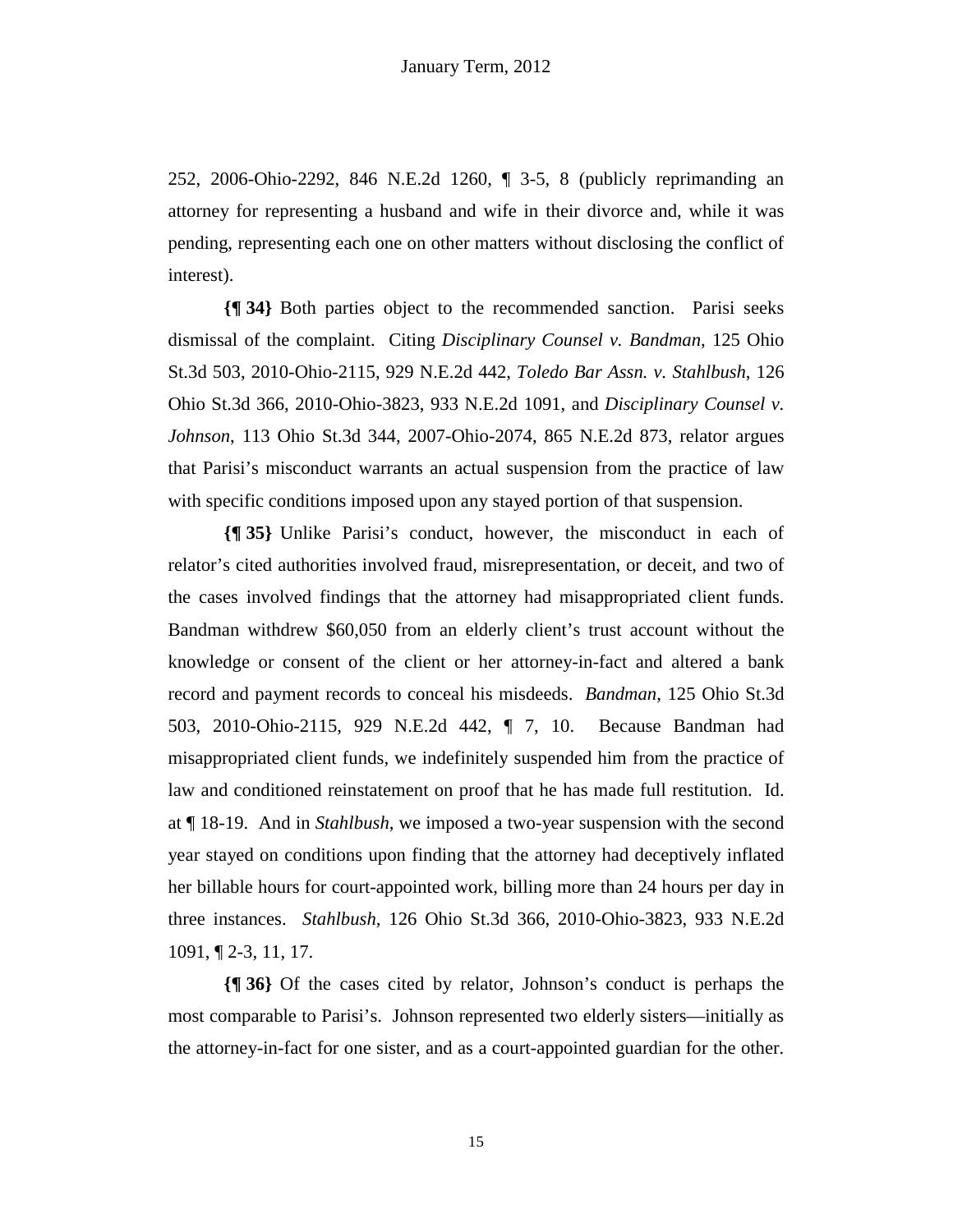*Johnson*, 113 Ohio St.3d 344, 2007-Ohio-2074, 865 N.E.2d 873, ¶ 5. He sought to recover more than \$800,000 that had been misappropriated by his clients' former attorney-in-fact, but failed to perform a cost-benefit analysis before pursuing their claims. Id. at ¶ 71. While he charged a reasonable hourly rate for his time and maintained detailed billing records, he overworked the client's case, billing almost \$160,000 to collect \$197,683.45. Id. at ¶ 24, 26, 71. We rejected Johnson's argument that he was acting at the behest of the sister for whom he had initially served as attorney-in-fact, observing that she became mentally incompetent during the representation, as evidenced by a June 1999 order appointing Johnson as her guardian. Id. at ¶ 12, 74. Johnson had also billed the sisters separately for his services and failed to disclose to the probate court the fees and expenses that he had collected pursuant to the power of attorney. Id. at ¶ 17. In determining the appropriate sanction for Johnson's misconduct, we observed that deliberate efforts to deceive generally warrant an actual suspension from the practice of law, and we imposed a one-year suspension, with the last six months stayed on conditions, including the payment of restitution, and a sixmonth period of probation. Id. at ¶ 85, 89.

**{¶ 37}** In this case, Parisi has engaged in a conflict of interest by representing both Demming and the niece who sought her guardianship, has engaged in conduct prejudicial to the administration of justice by paying her own fees during the guardianship proceeding, and has charged a clearly excessive fee for nonlegal services that she provided to Greene. But unlike the situations cited by relator, there have been no findings that Parisi has engaged in fraud, misrepresentation, or deceit. She returned the \$18,820 payment to herself in the Demming matter and has settled litigation with Greene's heirs with her agreement to forgo approximately \$25,000 in additional billings and with a \$21,000 payment from her malpractice carrier. Furthermore, the panel believes that Parisi will not repeat her transgressions, and we defer to that credibility determination because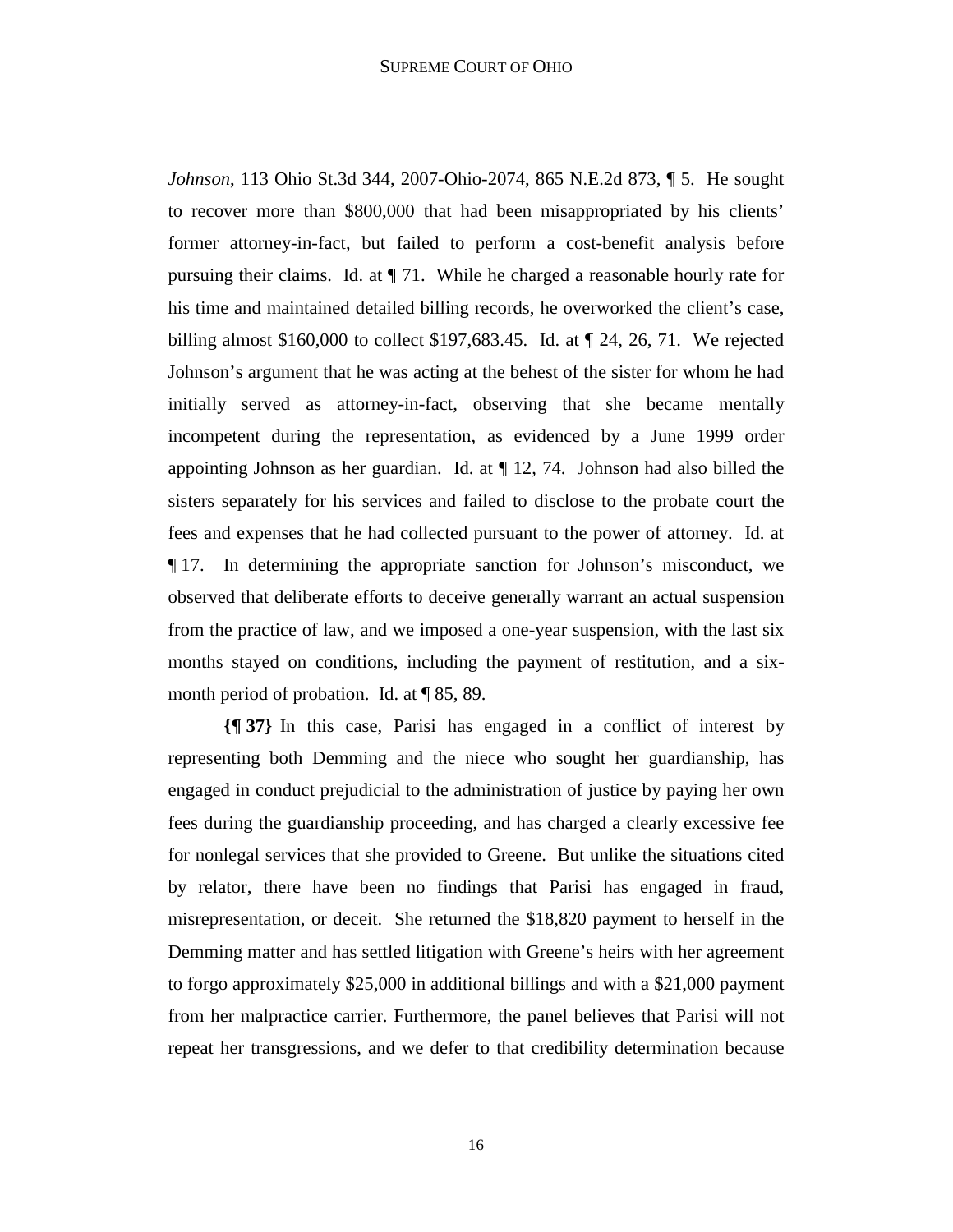the panel members saw and heard her testimony firsthand. *Cuyahoga Cty. Bar Assn. v. Wise*, 108 Ohio St.3d 164, 2006-Ohio-550, 842 N.E.2d 35, ¶ 24.

**{¶ 38}** Having considered Parisi's misconduct, the aggravating and mitigating factors present, and the sanctions imposed for comparable offenses, we overrule the parties' objections and adopt the board's recommended sanction of a six-month suspension, all stayed on the condition that Parisi commit no further misconduct. Accordingly, we suspend Georgianna I. Parisi from the practice of law in Ohio for six months, with the entire suspension stayed on the condition that she commit no further misconduct. If Parisi fails to comply with that condition, the stay will be lifted, and she will serve the entire six-month suspension. Costs are taxed to Parisi.

Judgment accordingly.

PFEIFER, LUNDBERG STRATTON, O'DONNELL, and MCGEE BROWN, JJ., concur.

CUPP, J., concurs in part and dissents in part.

O'CONNOR, C.J., dissents and would accept the relator's recommended sanction of an indefinite suspension.

LANZINGER, J., dissents and would impose a one-year suspension with six months stayed.

\_\_\_\_\_\_\_\_\_\_\_\_\_\_\_\_\_\_

# **CUPP, J., concurring in part and dissenting in part.**

**{¶ 39}** Although I concur in the decision of the court, I would also add as a condition of the stayed suspension that Parisi submit to the monitoring of her practice by an attorney designated by relator during the entire term of the stayed six-month suspension.

\_\_\_\_\_\_\_\_\_\_\_\_\_\_\_\_\_\_